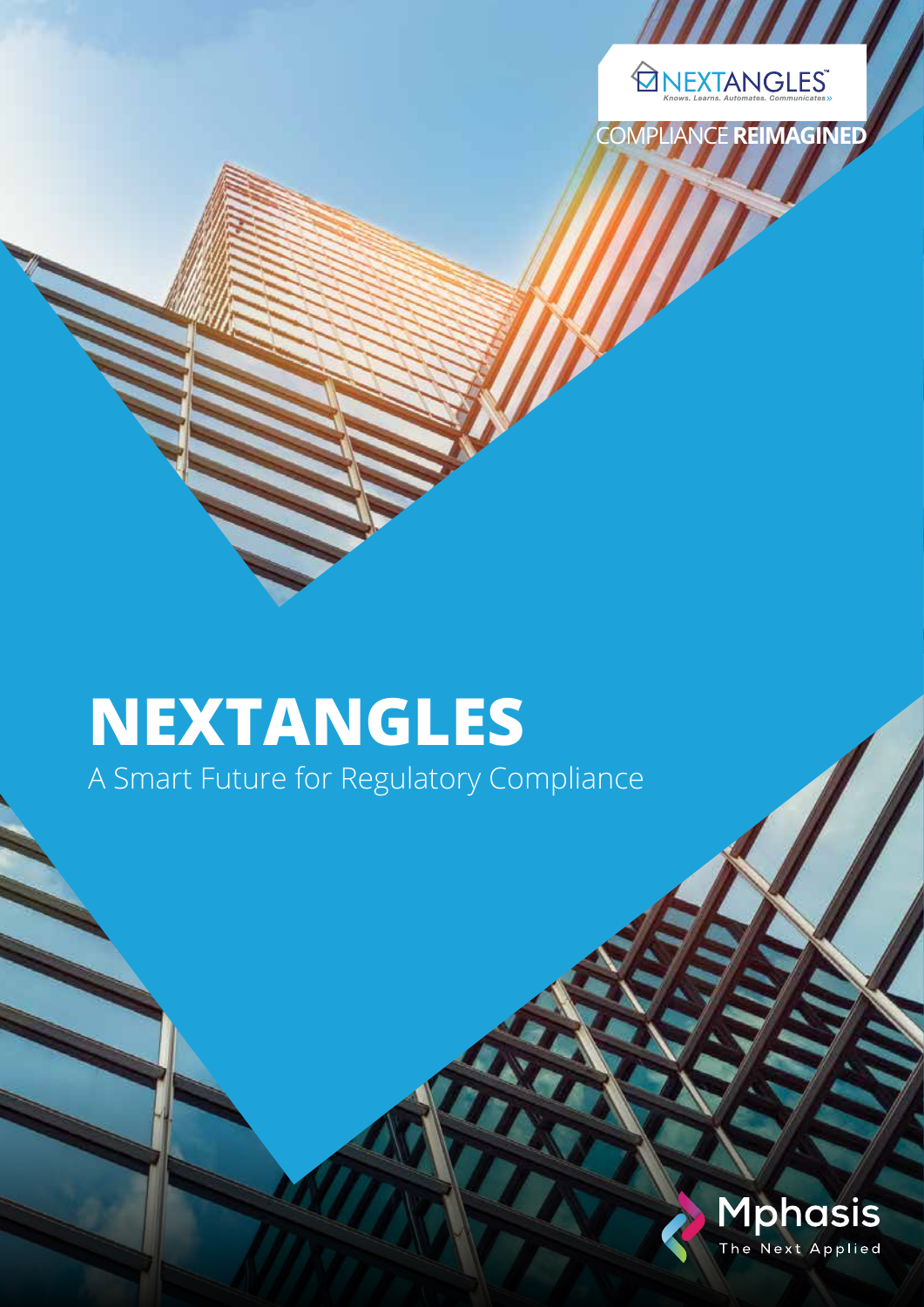The financial services industry is at an impasse due to the escalating costs of staying compliant, ever-changing markets, customers, products and the siloed approach to compliance processes. Moreover, with the increasing volume, velocity and complexity of regulations, the pressure to better manage risk and the growing shortage of skilled compliance officers cannot be overlooked.

Financial organisations try to keep pace with this changing environment by cobbling together work-arounds from existing solutions and filling gaps using spreadsheets. This is not a sustainable approach. Further:

- $\bigcirc$  Implementation of more controls related to existing and new regulations and policies requires modifying and/or adding many systems
- Each regulation or policy may have its own model and its own IT system; and often regional variations involve their own systems
- $\hat{\mathbf{\Omega}}$  Investigations often involve the need to access multiple systems to find data
- $\hat{\mathbf{\Omega}}$  Issues require manual reviews on an infrequent and often random-sample basis or arise as the result of rule violations or customer complaints
- $\hat{\mathbf{\Theta}}$  All of the above results in increased time in research and resolution, resulting in low productivity

## **NextAngles**

Mphasis is reimagining financial regulatory compliance to create a Smart Compliance experience through NextAngles. With a vision to make compliance easy, NextAngles can reduce compliance burden by 30% and increase the speed of response to business and regulatory changes by 3 times.

A highly automated and knowledge-centric approach provides a centralised and integrated view of data and scales to meet the most demanding enterprise-class financial regulatory requirements.

NextAngles Solutions – are designed to streamline compliance for these diverse and complex areas:

- AML Alert Investigation Solution that utilises Smart Data to accelerate the investigation process by at least 30%.
- **✿** KYC Solution with integrated Ultimate Beneficial Owner (UBO) module – that increases operational efficiencies for your firms KYC needs along with identifying the ultimate beneficial owner.
- $\bigcirc$  Financial Crimes Investigation Solution that automates the investigation of financial crimes through artificial intelligence to discover hidden relationships.
- $\hat{\mathbf{\Omega}}$  TB-AML Solution for transaction monitoring of Trade-Based Money Laundering (TBML) based on industry standard red flags.

## **The Technology**

NextAngles solves compliance and risk issues by focusing on the knowledge problem rather than the data problem. It uses technologies like higher order reasoning, natural language processing, ontological knowledge models and semantic data that until now had been the exclusive domain of silicon valley technology companies. NextAngles de-constructs regulations to computer understandable rules and applies those rules on Smart Data through knowledge models. The system can make inferences and identify potential violations or prohibited activities.

## **The Enablers**

## Smart Data Data stored as computer intelligible 'graphs'

Related data is easily identified, classified and analysed to provide a complete and accurate analysis of an event.

#### **Rules and Curated Knowledge**

Reliable, consistent and predictable application of reasoning and complex rules

Reduces the need to constantly repeat steps by gathering all necessary information automatically by using an artificial intelligence model to learn and repeat how problems are solved.

#### **Workspaces**

#### Rethink of enterprise applications for knowledge workers

User interface that provides functionalities like alerts, search, data query, transaction history, visualisation, and many more, all in one place.

#### Learning

### Continuous improvement of efficiency and effectiveness through learning

User behaviour is recorded to help pre-populate workspaces and ensure a consistent approach to identical or substantially similar problems.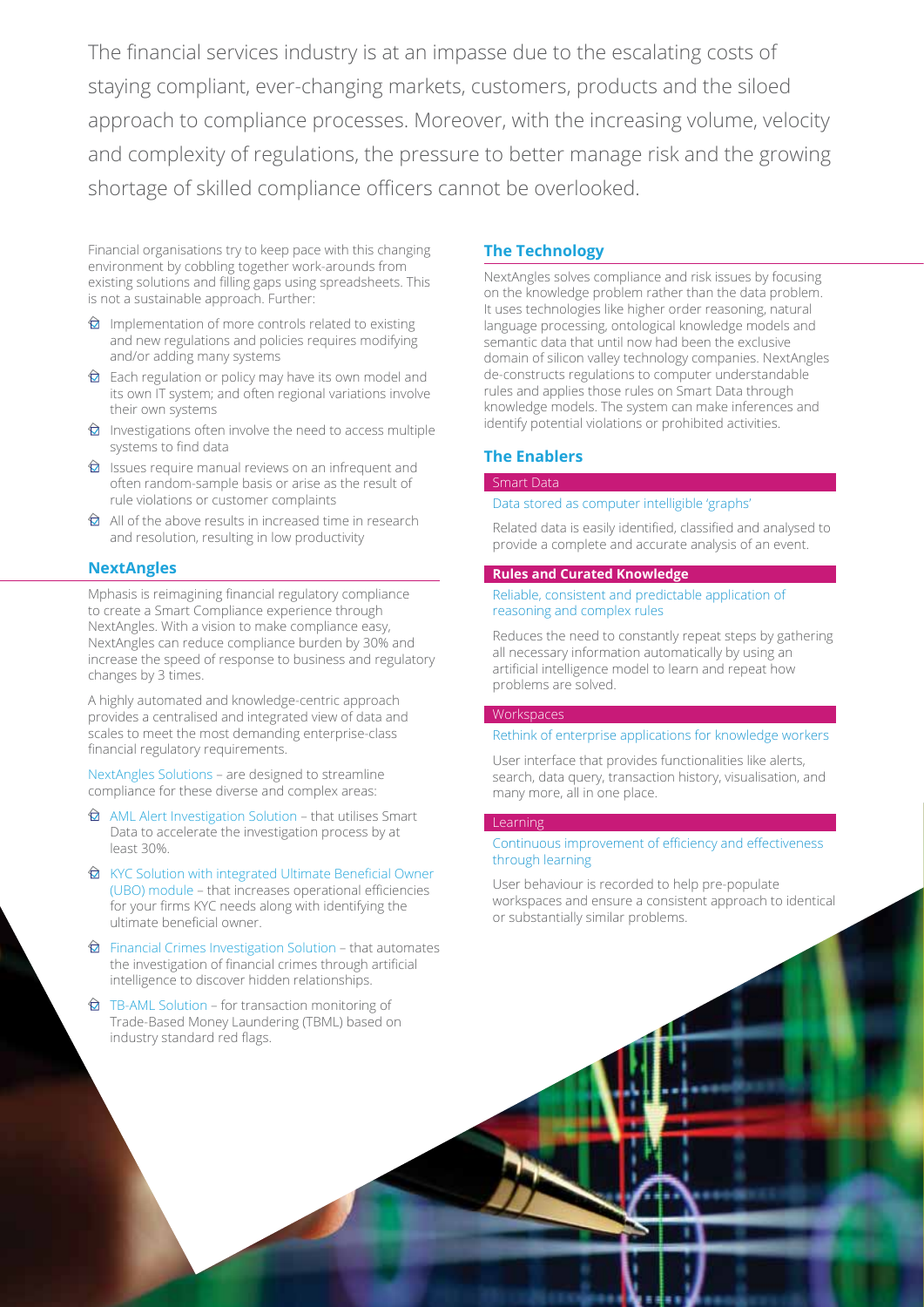



# HOW NEXTANGLES WORKS How NextAngles Works

# NextAngles Differentiators

NextAngles empowers all constituencies of a compliance ecosystem: compliance officers, auditors and business teams to transform how compliance is conducted today:

| <b>Today</b>                                                         | <b>With NextAngles</b>                                                 |
|----------------------------------------------------------------------|------------------------------------------------------------------------|
| Multiple, line-of-business (LOB) level solutions for each regulation | Single solution for multiple regulations/ multiple LOBs                |
| Labour intensive                                                     | Knowledge assisted and significantly automated                         |
| Document-centric                                                     | Knowledge-centric                                                      |
| Computers used as e-pencils                                          | Computers used as tools to solve complex issues                        |
| Paper and flat files, redundant data entry                           | Smart forms, streamlined and auto-fill data entry                      |
| Siloed data, decisions, actions and reporting                        | Connected data, decisions, actions and report generation               |
| Manual workflows, investigations and reporting                       | Adaptive, highly automated workflows, queries and<br>report generation |
| High cumulative burden                                               | ow cumulative burden                                                   |

# Benefits Sprawl

| <b>Prospective Users</b>                                       | <b>Business Benefits</b>                                                                                                    |
|----------------------------------------------------------------|-----------------------------------------------------------------------------------------------------------------------------|
| Operations                                                     | Simplify and rationalise IT systems landscape                                                                               |
| Event Investigators                                            | Full power of Linked Open Data principles                                                                                   |
| Lawyers<br><b>Regulation Analysts</b><br>Policy Administrators | Save time and increase productivity<br>Partial automation of tasks<br>Traceability: regulation to policy to implementations |
| <b>Business Analysts / Business</b><br>Technology Interface    | Analysable semantic metadata model of the business                                                                          |
| Data Governance                                                | High level tools for key data governance                                                                                    |
| Supervisors and Management                                     | Holistic control of the enterprise from a single console                                                                    |
| Change Managers                                                | Integration with other modules enables seamless<br>management of new applications                                           |